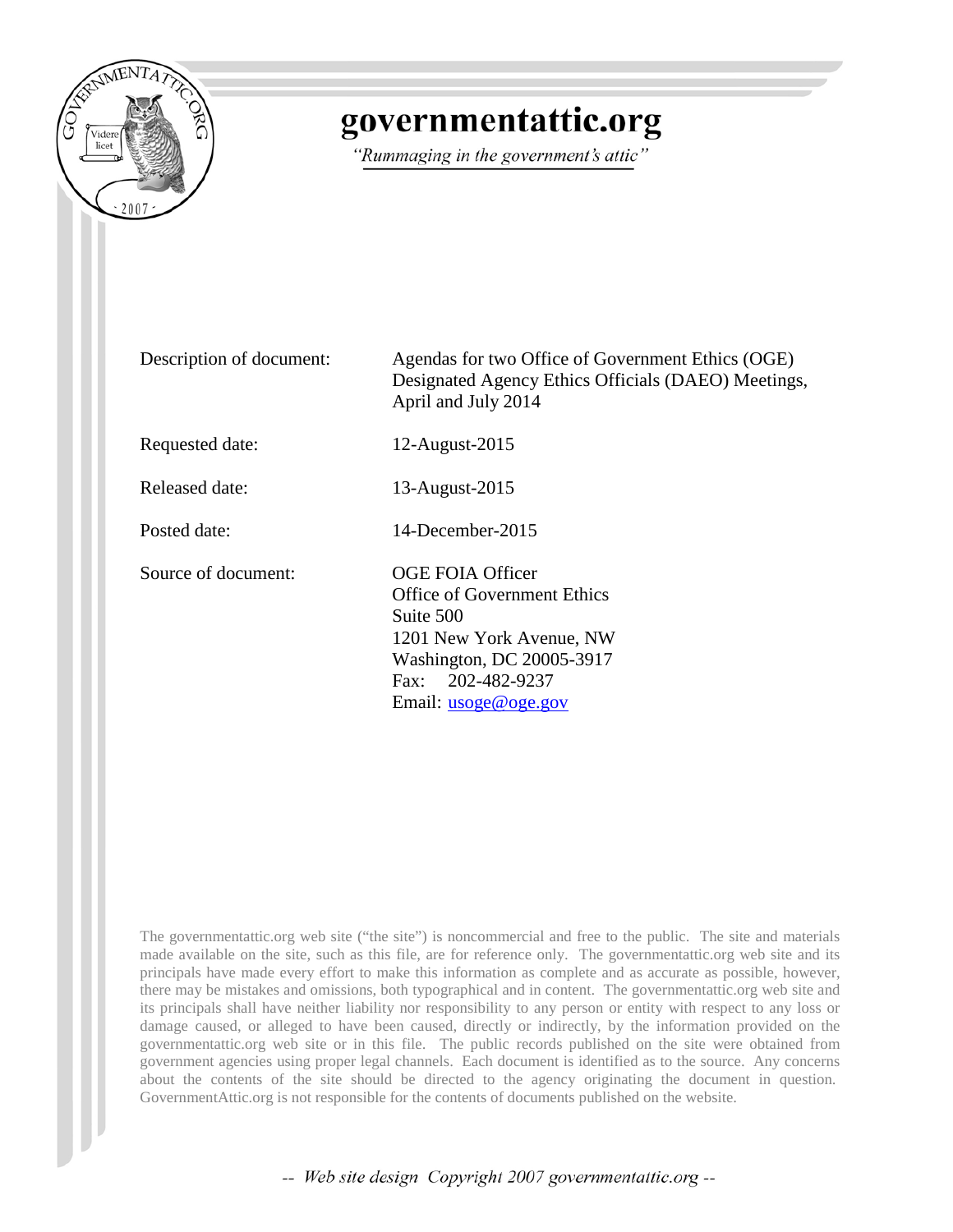## **UNITED STATES OFFICE OF GOVERNMENT ETHICS**  \*

VIA EMAIL

**AUG 1 3 2015** 

#### Tracking No: OGE FOIA FY 15/64

The U.S. Office of Government Ethics (OGE) is granting your Freedom of Information Act (FOIA) request, which was received by the OGE FOIA Office on August 12, 2015. In your request, you asked for "A copy of the agenda for each of the quarterly meetings held by the OGE Director for agency ethics officers during 2014." This request was assigned tracking number OGE FOIA FY 15/64.

Our search found 2 pages of responsive documents, which consist of the agendas for the quarterly meetings for the second and third quarters of fiscal year 2014. These records are being provided to you without charge. Please be advised that the National Government Ethics Summit ("Summit") that took place in September 2015 operated as the quarterly meeting for the fourth quarter of FY2014. The agenda for the Summit may be found at the following link on OGE's website: http://www.oge.gov/Education/National-Government-Ethics-Conference/Agenda/. No responsive records were found for the first quarter of fiscal year 2014.

The OGE official responsible for this FOIA determination is the undersigned. If you consider this response to be a denial of your request, you may administratively appeal this determination in accordance with the FOIA, as codified at 5 U.S.C. § 552(a)(6)(A), and OGE's FOIA regulations, at 5 C.F.R. § 2604.304, to the General Counsel, U.S. Office of Government Ethics, 1201 New York Avenue, N.W., Suite 500, Washington, DC 20005-3917. Any such appeal must be in writing and must be sent within 30 days of the date you receive this response letter. If you do appeal, you should include copies of your request and this response, together with a statement of why you believe this initial determination is in error. Also, if you appeal, you should clearly indicate on the envelope and in the letter that it is a "Freedom of Information Act Appeal."

Sincerely,

Diana J. Veilleux

OGE FOIA Officer

Enclosures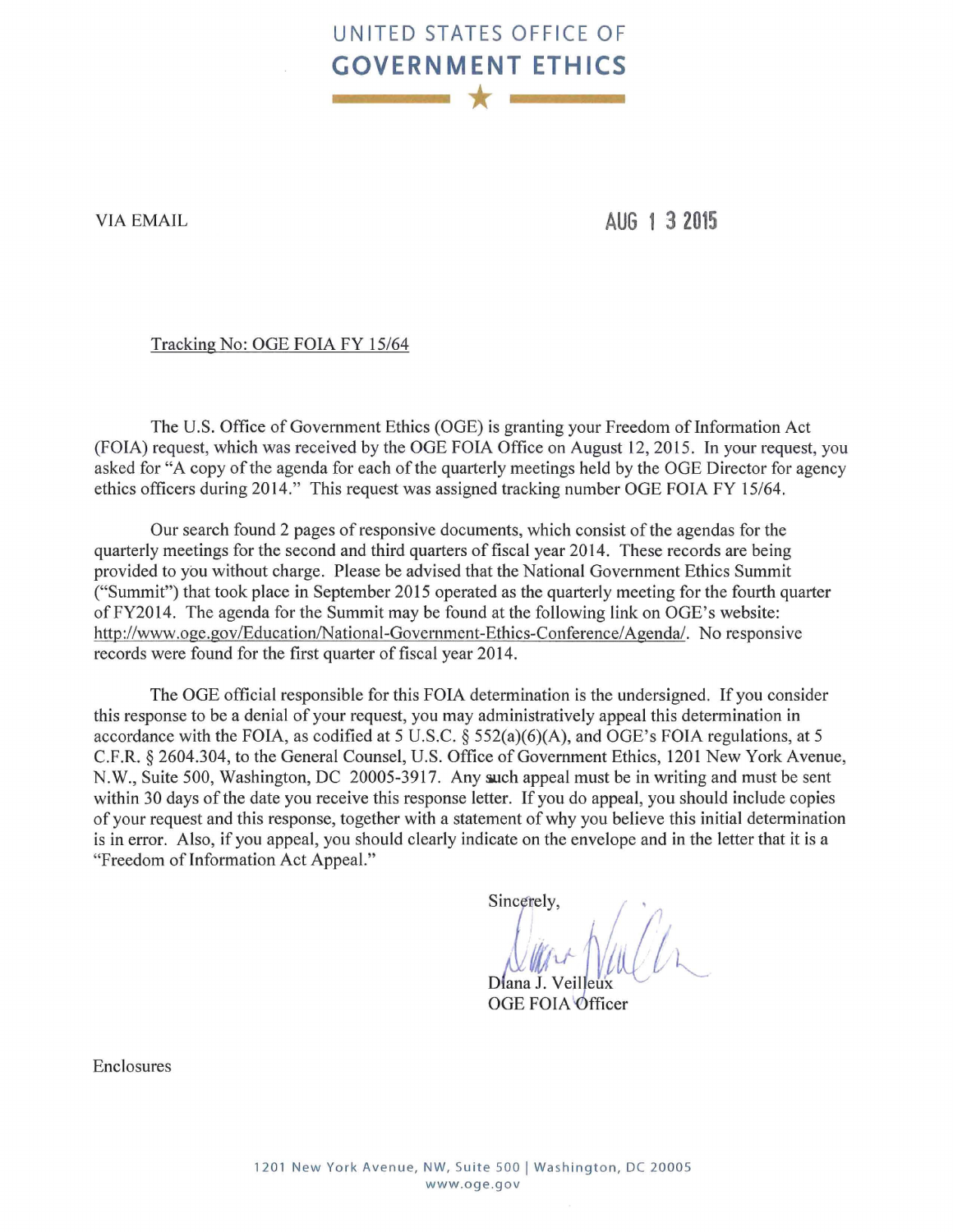### **Quarterly DAEO Meeting Agenda**

#### **April 30, 2014**

- Summit Update (Wendy)
- *Integrity* Update (George)
- Pledge Report? (Shelley/Diana)
- OGE SOR Meeting/Review (Shelley/Nicole)
- Annual Questionnaire Focus Group (Nicole)
- New Hires? (Walt)
- Desk Officer Satisfaction Survey (Chip)
- Inspections (Joe)
- Annual 278 Filing Season Program Advisory (Barb)
- Compliance with Ethics Agreements  $(Barb/Dave)$
- Cabinet-level Ethics Officials per Employee (Nicole)
- OGC Stuff? (Dave/Seth)
- Re-Cap Conference Call on Wednesday, May 7 (Chip/Monica)